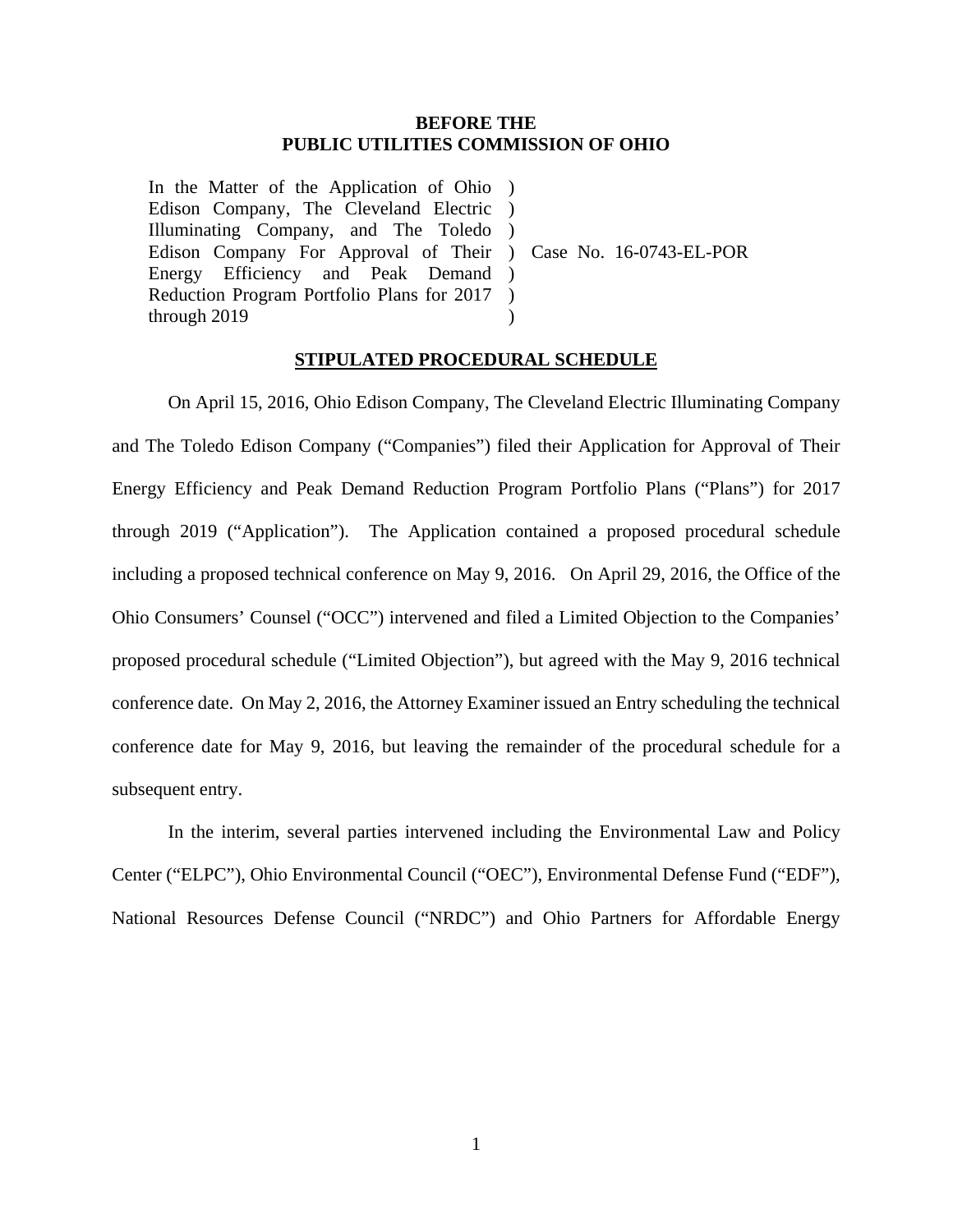("OPAE"). OCC, OEC, EDF, OPAE and the Companies<sup>1</sup> hereby stipulate to the following procedural schedule for this matter and resolve OCC's Limited Objection:

|  |  |  |  | • Objections to Plans and Motions to Intervene Due: June 14, 2016; |  |
|--|--|--|--|--------------------------------------------------------------------|--|
|--|--|--|--|--------------------------------------------------------------------|--|

|           | • Intervenor Testimony Due:                                                           | June 28, 2016; |
|-----------|---------------------------------------------------------------------------------------|----------------|
| $\bullet$ | Intervenor and Companies' Discovery Deadline<br>(except Depositions):                 | July 5, 2016;  |
| $\bullet$ | Discovery Deadline for Discovery Served<br>on or after June 28, 2016 to July 5, 2016: | July 15, 2016; |
| $\bullet$ | <b>Evidentiary Hearings:</b>                                                          | July 25, 2016; |

• Briefs and Reply Briefs: TBD

• Commission Order: By September 30, 2016

In addition to the above schedule, there is agreement to an expedited written discovery response time of ten (10) days with the exception of discovery served on or after June 28, 2016 to July 5, 2016, which shall be due on July 15, 2016 as referenced above.

 As the OCC, OEC, EDF, OPAE and the Companies have stipulated to the above-referenced schedule, they request that the Commission approve the agreed-upon schedule for timely resolution of this matter.

 $\overline{a}$ 

<sup>&</sup>lt;sup>1</sup> ELPC and NRDC have indicated that they do not object to the dates set forth in the Stipulated Procedural Schedule, but are not joining in this filing because they plan to seek amendment of the schedule to include a deadline for submission of rebuttal testimony.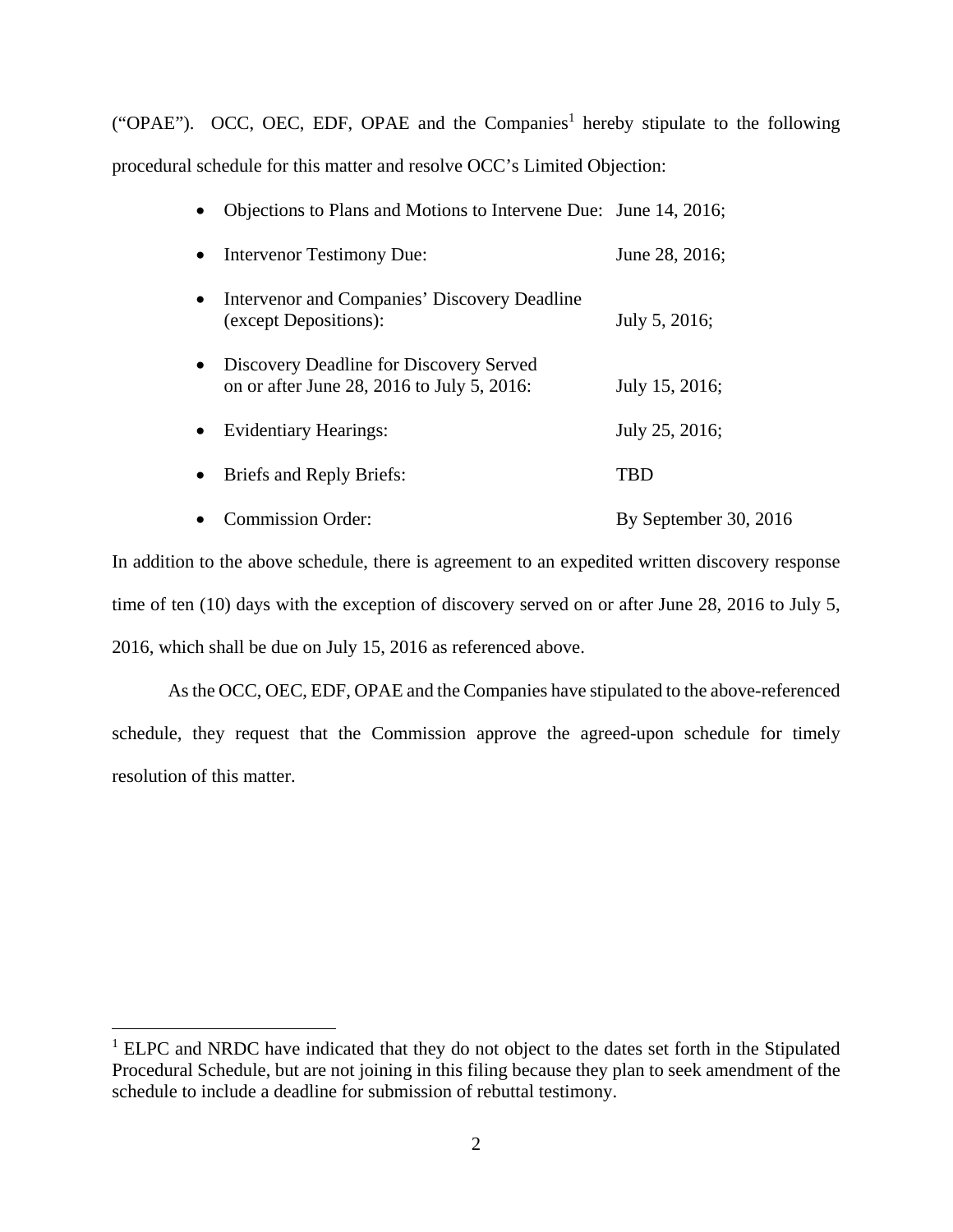Respectfully submitted,

BRUCE J. WESTON (0016973) OHIO CONSUMERS' COUNSEL

*/s/ Christopher Healey*\_\_\_\_\_\_\_\_\_\_

Christopher Healey (0086027) Counsel of Record Kyle Kern (0084199) Assistant Consumers' Counsel

#### **Office of the Ohio Consumers' Counsel**

10 West Broad Street, Suite 1800 Columbus, Ohio 43215-3485 Telephone: (614) 466-9571 (Healey direct) Telephone: (614) 466-9585 (Kern direct) christopher.healey@occ.ohio.gov Kyle.kern@occ.ohio.gov (All will accept service via email)

*/s/ Trent Dougherty\_\_\_\_\_\_\_\_\_\_\_\_*  Trent Dougherty (0079817) Counsel of Record 1145 Chesapeake Avenue, Suite I Columbus, Ohio 43212-3449 Telephone: (614) 487-7506 Fax: (614) 487-7510 tdougherty@theOEC.org

John Finnigan Senior Attorney (0018689) Environmental Defense Fund 128 Winding Brook Lane Terrace Park, Ohio 45174 Telephone: (513) 226-9558 jfinnigan@edf.org

Counsel for the Ohio Environmental Council and Environmental Defense Fund

*/s/ Carrie M. Dunn*\_\_\_\_\_\_\_\_\_

Carrie M. Dunn (0076952) Counsel of Record FIRSTENERGY SERVICE COMPANY 76 S. Main Street Akron, Ohio 44308 Telephone: (330) 761-2352 Fax: (330)384-3875 cdunn@firstenergycorp.com

Kathy J. Kolich (0038555) Kolich & Associates, LLC 1521 Hightower Drive Uniontown, Ohio 44685 Telephone: (330) 316-2378 kjklaw@yahoo.com

Attorneys for Ohio Edison Company, The Cleveland Electric Illuminating Company and The Toledo Edison Company */s/ Collen Mooney*\_\_\_\_\_\_\_\_\_\_\_\_ Collen L. Mooney (0015668) Ohio Partners for Affordable Energy P.O. Box 12451 Columbus, Ohio 43212-2451 cmooney@ohiopartners.org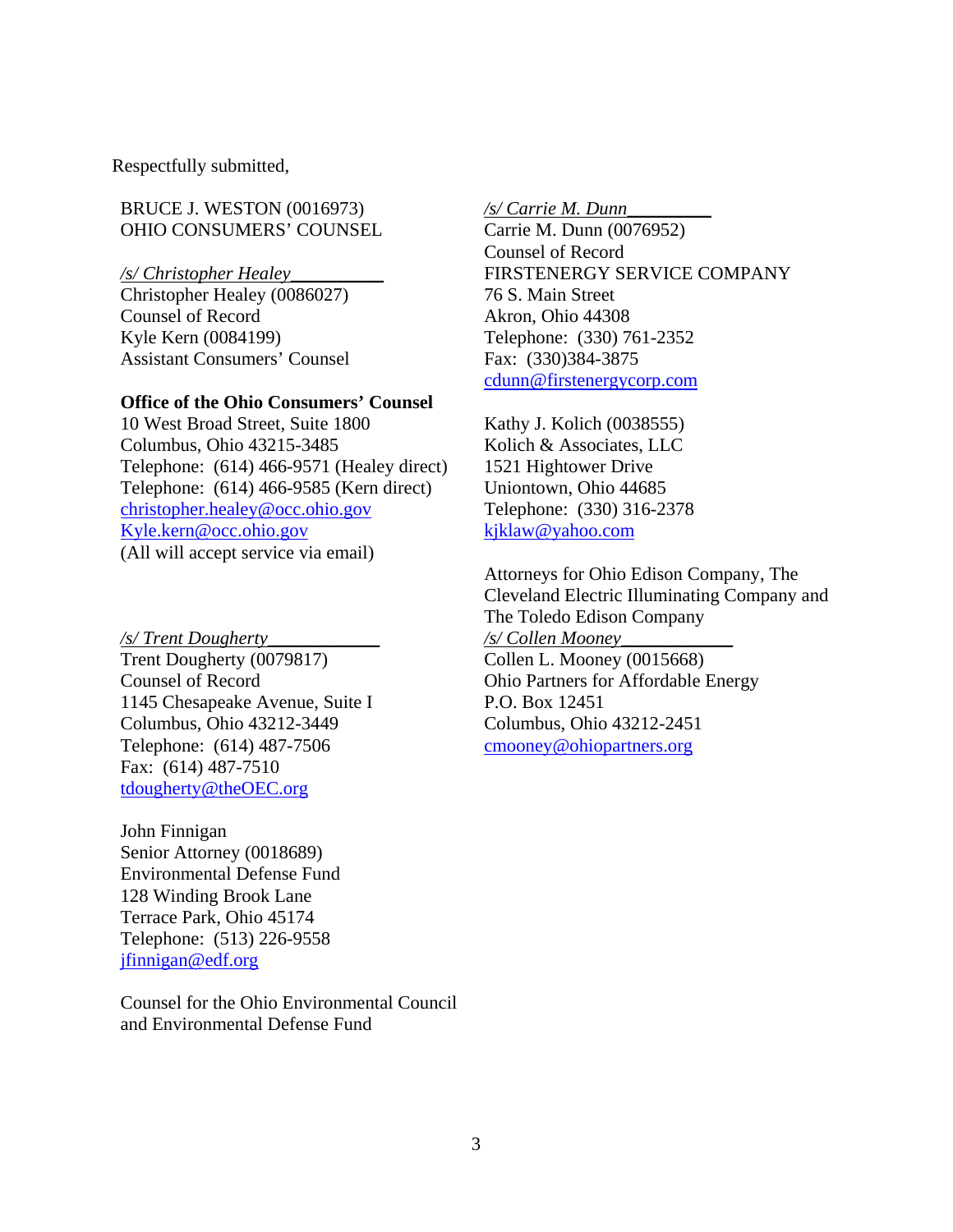# **CERTIFICATE OF SERVICE**

I hereby certify that the foregoing Stipulated Procedural Schedule was filed electronically through the Docketing Information System of the Public Utilities Commission of Ohio on this 5th day of May, 2016. The PUCO's e-filing system will electronically serve notice of the filing of this document on counsel for all parties. Further, a courtesy copy has been served upon the parties via electronic mail.

# /s/ *Carrie M. Dunn*

 One of Attorneys for Ohio Edison Company, The Cleveland Electric Illuminating Company and The Toledo Edison Company